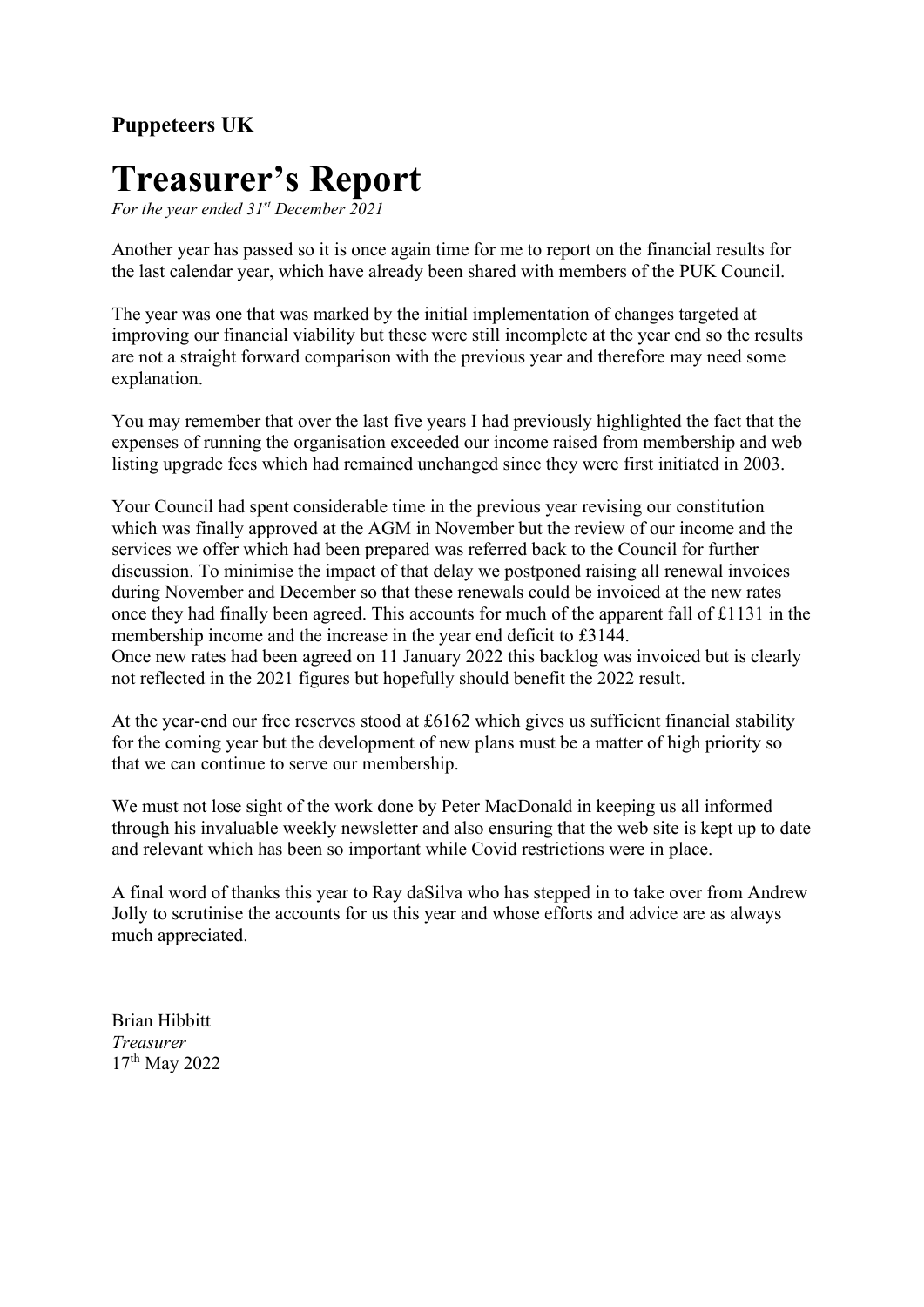### **PuppeteersUK**

#### **Profit and Loss Account**

*for the year ended 31st December 2021*

| <b>INCOME</b>                                                                                                                 | 2021                                            | 2020                            |
|-------------------------------------------------------------------------------------------------------------------------------|-------------------------------------------------|---------------------------------|
| Annual Membership Fees<br>Support Organisation fees<br>Direct membership<br>Standard upgrades<br>Display upgrades             | 110<br>122<br>1183<br>1320                      | 547<br>140<br>1380<br>1770      |
| Donations<br>Grants<br>Net Bank Interest earnt                                                                                | 2735<br>0<br>0                                  | 3837<br>0<br>29                 |
| <b>TOTAL INCOME</b>                                                                                                           | 2735                                            | 3866                            |
| <b>EXPENSES</b>                                                                                                               |                                                 |                                 |
| Artistic programme<br>Web Design and maintenance<br>Administration and verification of data                                   | 1547<br>4200<br>5747                            | 747<br>4450<br>5197             |
| Overheads<br><b>Bank Charges</b><br><b>Meeting Costs</b><br><b>Bad debts</b><br><b>Other Expenses</b><br>Postage<br>Telephone | 71<br>55<br>6                                   | 80<br>29<br>100<br>0<br>18<br>0 |
| Travel                                                                                                                        | 133                                             | 0<br>227                        |
| Capital spending<br>Computer expenses<br><b>Expensed small equipment</b><br>Software                                          | $\mathbf 0$<br>$\pmb{0}$<br>0<br>$\overline{0}$ | 0<br>0<br>0<br>$\overline{o}$   |
| <b>TOTAL EXPENDITURE</b>                                                                                                      | 5880                                            | 5424                            |
| Surplus/(Deficit) for the year                                                                                                | $-3144$                                         | $-1558$                         |